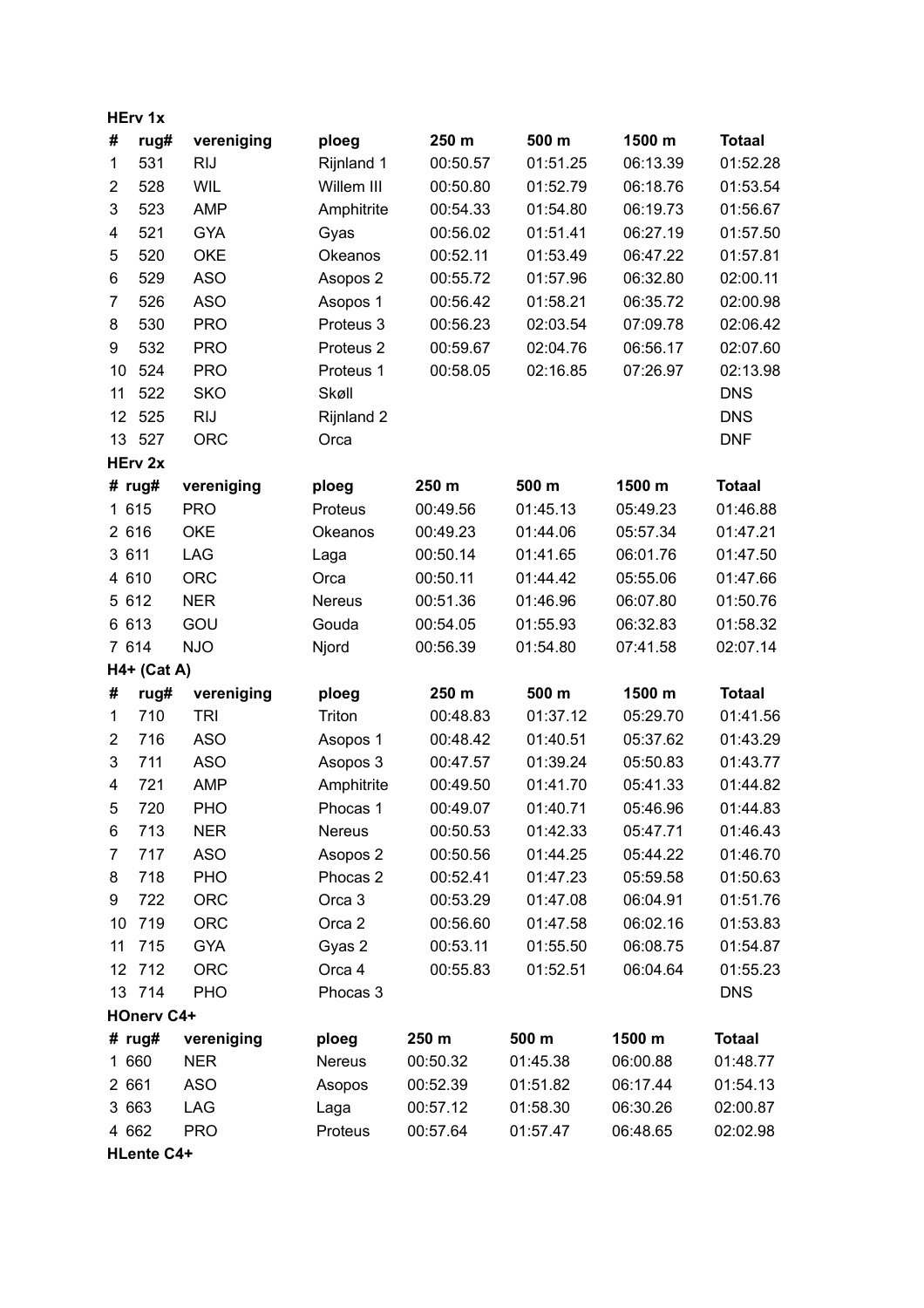|                | # $rug#$      | vereniging | ploeg                | 250 m    | 500 m    | 1500 m   | <b>Totaal</b> |  |
|----------------|---------------|------------|----------------------|----------|----------|----------|---------------|--|
|                | 1 863         | <b>SKO</b> | Skøll 1              | 01:00.15 | 01:57.90 | 06:20.48 | 02:01.67      |  |
|                | 2 8 6 6       | <b>ASO</b> | Asopos               | 01:00.57 | 02:05.72 | 06:55.28 | 02:08.42      |  |
|                | 3 861         | <b>PRO</b> | Proteus <sub>2</sub> | 01:01.69 | 02:10.34 | 07:22.21 | 02:13.70      |  |
|                | 4 8 6 5       | <b>PRO</b> | Proteus 1            | 01:08.10 | 02:09.76 | 07:04.86 | 02:15.86      |  |
|                | 5 8 6 2       | <b>OKE</b> | Okeanos              | 01:07.40 | 02:14.58 | 07:20.12 | 02:18.69      |  |
|                | 6 860         | <b>SKO</b> | Skøll 2              | 01:07.22 | 02:16.55 | 07:19.03 | 02:19.11      |  |
|                | 7 8 64        | <b>GYA</b> | Gyas 1               |          |          |          | <b>DNS</b>    |  |
|                | <b>HCI 8+</b> |            |                      |          |          |          |               |  |
| #              | rug#          | vereniging | ploeg                | 250 m    | 500 m    | 1500 m   | <b>Totaal</b> |  |
| $\mathbf{1}$   | 805           | <b>NER</b> | Nereus               | 00:43.90 | 01:27.84 | 04:56.75 | 01:31.51      |  |
| $\overline{2}$ | 801           | <b>ORC</b> | Orca                 | 00:43.42 | 01:30.69 | 05:01.64 | 01:32.69      |  |
| 3              | 804           | <b>SKO</b> | Skøll                | 00:45.03 | 01:28.90 | 04:59.07 | 01:32.88      |  |
| 4              | 803           | <b>GYA</b> | Gyas                 | 00:44.07 | 01:30.56 | 05:02.03 | 01:33.12      |  |
| 5              | 807           | <b>OKE</b> | Okeanos              | 00:44.21 | 01:30.76 | 05:04.49 | 01:33.55      |  |
| 6              | 800           | <b>PRO</b> | Proteus              | 00:45.22 | 01:33.87 | 05:10.39 | 01:35.92      |  |
| $\overline{7}$ | 809           | LAG        | Laga                 | 00:47.19 | 01:31.85 | 05:10.79 | 01:36.60      |  |
| 8              | 802           | <b>ASO</b> | Asopos               | 00:47.44 | 01:36.74 | 05:15.12 | 01:38.88      |  |
| 9              | 808           | HOO        | Hoop                 | 00:48.66 | 01:34.92 | 05:21.49 | 01:39.80      |  |
| 10             | 806           | <b>NJO</b> | Njord                | 00:48.47 | 01:38.42 | 05:43.06 | 01:43.23      |  |
| DErv 1x        |               |            |                      |          |          |          |               |  |
|                | # $rug#$      | vereniging | ploeg                | 250 m    | 500 m    | 1500 m   | <b>Totaal</b> |  |
|                | 1 671         | <b>GYA</b> | Gyas                 | 01:02.79 | 02:06.98 | 07:04.73 | 02:11.37      |  |
|                | 2 673         | <b>ORC</b> | Orca 3               | 01:03.91 | 02:07.56 | 07:10.99 | 02:13.01      |  |
|                | 3 670         | <b>ORC</b> | Orca 1               | 01:05.89 | 02:10.20 | 07:22.75 | 02:16.52      |  |
|                | 4 672         | <b>NJO</b> | Njord                | 01:06.81 | 02:09.28 | 07:22.01 | 02:16.74      |  |
|                | DErv 2x       |            |                      |          |          |          |               |  |
| #              | rug#          | vereniging | ploeg                | 250 m    | 500 m    | 1500 m   | <b>Totaal</b> |  |
| 1              | 641           | <b>SKO</b> | Skøll 2              | 00:54.93 | 01:52.88 | 06:40.84 | 01:58.78      |  |
| $\overline{2}$ | 643           | <b>SKO</b> | Skøll 1              | 00:55.70 | 01:59.83 | 06:35.77 | 02:01.05      |  |
| 3              | 649           | GYA        | Gyas 2               | 00:56.08 | 01:57.43 | 06:51.86 | 02:02.29      |  |
| 4              | 642           | <b>OKE</b> | Okeanos              | 00:57.77 | 01:59.79 | 06:44.84 | 02:03.42      |  |
| 5              | 645           | <b>AEG</b> | Aegir                | 00:58.80 | 01:59.48 | 06:57.67 | 02:05.43      |  |
| 6              | 648           | PHO        | Phocas               | 00:58.65 | 02:00.60 | 07:01.89 | 02:06.17      |  |
| 7              | 647           | <b>ASO</b> | Asopos               | 01:03.73 | 01:58.68 | 06:57.70 | 02:08.45      |  |
| 8              | 644           | <b>GYA</b> | Gyas 1               | 01:08.81 | 02:13.14 | 07:37.38 | 02:21.07      |  |
| 9              | 640           | <b>NJO</b> | Njord                |          |          |          | <b>DNS</b>    |  |
| 10             | 646           | <b>TRI</b> | Triton               |          |          |          | <b>DNS</b>    |  |
| D4+ (Cat A)    |               |            |                      |          |          |          |               |  |
| #              | rug#          | vereniging | ploeg                | 250 m    | 500 m    | 1500 m   | <b>Totaal</b> |  |
| $\mathbf{1}$   | 622           | <b>ASO</b> | Asopos 1             | 00:53.25 | 01:51.22 | 06:11.39 | 01:53.83      |  |
| $\overline{c}$ | 632           | <b>ORC</b> | Orca <sub>6</sub>    | 00:53.77 | 01:49.59 | 06:14.83 | 01:54.02      |  |
| 3              | 621           | <b>ORC</b> | Orca 4               | 00:55.82 | 01:57.17 | 06:20.39 | 01:58.53      |  |
| 4              | 627           | <b>ARG</b> | Argo                 | 00:54.35 | 01:58.15 | 06:27.31 | 01:58.65      |  |
| 5              | 625           | LAG        | Laga 2               | 00:53.93 | 01:56.60 | 06:42.93 | 01:59.59      |  |
| 6              | 624           | <b>ASO</b> | Asopos 2             | 00:55.25 | 01:57.48 | 06:48.15 | 02:01.34      |  |
| $\overline{7}$ | 634           | SAU        | Saurus               | 00:55.89 | 01:57.06 | 06:48.19 | 02:01.63      |  |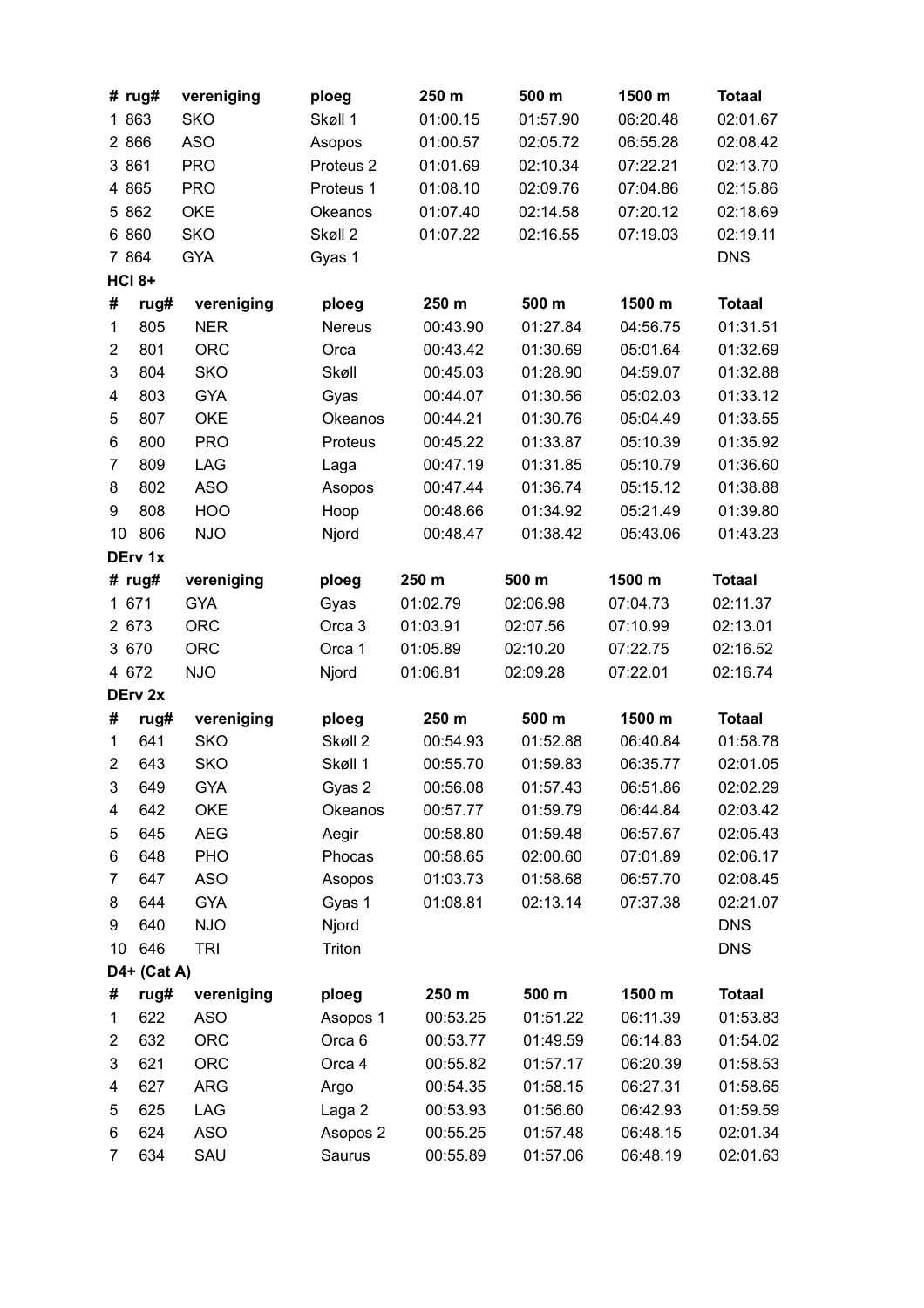| 629<br><b>GYA</b><br>Gyas 3<br>00:57.91<br>01:57.54<br>06:37.27<br>02:01.92<br>8<br>633<br>LAG<br>Laga 1<br>02:03.89<br>9<br>00:56.06<br>01:58.21<br>07:04.07<br><b>ORC</b><br>Orca <sub>2</sub><br>626<br>00:56.78<br>02:00.74<br>06:52.19<br>02:03.89<br>10<br>11<br>623<br><b>ORC</b><br>00:58.02<br>02:03.83<br>02:04.84<br>Orca <sub>5</sub><br>06:43.97<br>620<br><b>GYA</b><br>12<br>Gyas 1<br>00:59.44<br>01:59.63<br>06:49.30<br>02:04.98<br>13<br>ORC<br>628<br>Orca 3<br>01:01.59<br>02:02.01<br>06:51.07<br>02:07.40<br>14<br>630<br><b>ORC</b><br>Orca 1<br>01:00.04<br>02:03.02<br>07:08.24<br>02:08.61<br>631<br>15<br><b>GYA</b><br>01:00.11<br>02:11.19<br>Gyas 2<br>02:07.46<br>07:17.71<br>DOnerv C4+<br>500 m<br>1500 m<br>#<br>rug#<br>vereniging<br>250 m<br><b>Totaal</b><br>ploeg<br>554<br><b>LAG</b><br>02:00.43<br>06:48.87<br>02:04.89<br>1<br>00:58.98<br>Laga<br>$\overline{\mathbf{c}}$<br>556<br>PHO<br>Phocas<br>00:58.33<br>02:05.87<br>07:04.82<br>02:08.04<br>3<br>560<br><b>SKO</b><br>Skøll 1<br>01:02.23<br>02:03.47<br>06:59.13<br>02:09.21<br>557<br><b>ASO</b><br>01:00.65<br>02:06.81<br>07:00.00<br>02:09.37<br>4<br>Asopos 1<br>5<br><b>GYA</b><br>01:03.91<br>02:12.46<br>07:13.23<br>02:14.89<br>552<br>Gyas<br><b>ASO</b><br>550<br>Asopos 2<br>01:04.80<br>02:12.85<br>07:14.20<br>02:15.72<br>6<br><b>ASO</b><br>Asopos 3<br>01:02.08<br>07:38.96<br>02:16.84<br>7<br>559<br>02:13.38<br><b>PRO</b><br>558<br>Proteus<br>01:04.24<br>02:18.34<br>07:58.09<br>02:22.06<br>8<br>553<br><b>ASO</b><br>01:08.12<br>02:21.24<br>07:44.22<br>02:24.07<br>9<br>Asopos 5<br><b>ASO</b><br>555<br>Asopos 4<br>01:09.28<br>02:27.17<br>08:10.65<br>02:29.76<br>10<br>11<br>551<br><b>ASO</b><br>Asopos 6<br>02:39.21<br>01:16.09<br>02:33.65<br>08:35.45<br><b>DCI 8+</b><br>250 m<br>500 m<br>1500 m<br><b>Totaal</b><br>#<br>vereniging<br>ploeg<br>rug#<br>604<br><b>NER</b><br>01:39.78<br>05:43.06<br>01:42.76<br>1<br><b>Nereus</b><br>00:47.08<br>601<br><b>LAG</b><br>00:48.90<br>01:39.99<br>01:44.63<br>$\overline{c}$<br>05:48.32<br>Laga<br><b>OKE</b><br>3<br>600<br>00:49.63<br>01:41.44<br>01:45.13<br>Okeanos<br>05:44.08<br>707<br><b>ASO</b><br>00:51.20<br>01:42.46<br>01:45.46<br>4<br>Asopos 1<br>05:34.58<br>5<br>603<br><b>SKO</b><br>Skøll<br>00:50.30<br>01:43.13<br>01:46.36<br>05:46.07<br>700<br><b>NJO</b><br>Njord<br>00:51.86<br>01:45.64<br>05:48.08<br>01:48.46<br>6<br>Triton<br>602<br><b>TRI</b><br>00:51.70<br>01:45.83<br>05:55.15<br>01:49.20<br>7<br>702<br><b>ORC</b><br>01:47.04<br>05:57.64<br>01:50.31<br>Orca <sub>2</sub><br>00:52.34<br>8<br>708<br><b>GYA</b><br>01:51.66<br>9<br>Gyas<br>00:54.42<br>01:50.23<br>05:47.76<br>703<br>PHO<br>00:55.72<br>01:51.75<br>10<br>Phocas<br>05:58.49<br>01:54.22<br>11<br>701<br><b>AEG</b><br>Aegir<br>00:55.08<br>01:52.94<br>06:07.36<br>01:55.18<br>12<br>605<br><b>ASO</b><br>00:55.31<br>01:51.40<br>06:26.15<br>01:56.91<br>Asopos 3 |
|-----------------------------------------------------------------------------------------------------------------------------------------------------------------------------------------------------------------------------------------------------------------------------------------------------------------------------------------------------------------------------------------------------------------------------------------------------------------------------------------------------------------------------------------------------------------------------------------------------------------------------------------------------------------------------------------------------------------------------------------------------------------------------------------------------------------------------------------------------------------------------------------------------------------------------------------------------------------------------------------------------------------------------------------------------------------------------------------------------------------------------------------------------------------------------------------------------------------------------------------------------------------------------------------------------------------------------------------------------------------------------------------------------------------------------------------------------------------------------------------------------------------------------------------------------------------------------------------------------------------------------------------------------------------------------------------------------------------------------------------------------------------------------------------------------------------------------------------------------------------------------------------------------------------------------------------------------------------------------------------------------------------------------------------------------------------------------------------------------------------------------------------------------------------------------------------------------------------------------------------------------------------------------------------------------------------------------------------------------------------------------------------------------------------------------------------------------------------------------------------------------------------------------------------------------------------------------------------------------------------------------------------------------------------------------------------------------------------------------------------------------------------------------------------------------------------------------------------------------------------------------------------------------------------------------------------------------------------------------|
|                                                                                                                                                                                                                                                                                                                                                                                                                                                                                                                                                                                                                                                                                                                                                                                                                                                                                                                                                                                                                                                                                                                                                                                                                                                                                                                                                                                                                                                                                                                                                                                                                                                                                                                                                                                                                                                                                                                                                                                                                                                                                                                                                                                                                                                                                                                                                                                                                                                                                                                                                                                                                                                                                                                                                                                                                                                                                                                                                                             |
|                                                                                                                                                                                                                                                                                                                                                                                                                                                                                                                                                                                                                                                                                                                                                                                                                                                                                                                                                                                                                                                                                                                                                                                                                                                                                                                                                                                                                                                                                                                                                                                                                                                                                                                                                                                                                                                                                                                                                                                                                                                                                                                                                                                                                                                                                                                                                                                                                                                                                                                                                                                                                                                                                                                                                                                                                                                                                                                                                                             |
|                                                                                                                                                                                                                                                                                                                                                                                                                                                                                                                                                                                                                                                                                                                                                                                                                                                                                                                                                                                                                                                                                                                                                                                                                                                                                                                                                                                                                                                                                                                                                                                                                                                                                                                                                                                                                                                                                                                                                                                                                                                                                                                                                                                                                                                                                                                                                                                                                                                                                                                                                                                                                                                                                                                                                                                                                                                                                                                                                                             |
|                                                                                                                                                                                                                                                                                                                                                                                                                                                                                                                                                                                                                                                                                                                                                                                                                                                                                                                                                                                                                                                                                                                                                                                                                                                                                                                                                                                                                                                                                                                                                                                                                                                                                                                                                                                                                                                                                                                                                                                                                                                                                                                                                                                                                                                                                                                                                                                                                                                                                                                                                                                                                                                                                                                                                                                                                                                                                                                                                                             |
|                                                                                                                                                                                                                                                                                                                                                                                                                                                                                                                                                                                                                                                                                                                                                                                                                                                                                                                                                                                                                                                                                                                                                                                                                                                                                                                                                                                                                                                                                                                                                                                                                                                                                                                                                                                                                                                                                                                                                                                                                                                                                                                                                                                                                                                                                                                                                                                                                                                                                                                                                                                                                                                                                                                                                                                                                                                                                                                                                                             |
|                                                                                                                                                                                                                                                                                                                                                                                                                                                                                                                                                                                                                                                                                                                                                                                                                                                                                                                                                                                                                                                                                                                                                                                                                                                                                                                                                                                                                                                                                                                                                                                                                                                                                                                                                                                                                                                                                                                                                                                                                                                                                                                                                                                                                                                                                                                                                                                                                                                                                                                                                                                                                                                                                                                                                                                                                                                                                                                                                                             |
|                                                                                                                                                                                                                                                                                                                                                                                                                                                                                                                                                                                                                                                                                                                                                                                                                                                                                                                                                                                                                                                                                                                                                                                                                                                                                                                                                                                                                                                                                                                                                                                                                                                                                                                                                                                                                                                                                                                                                                                                                                                                                                                                                                                                                                                                                                                                                                                                                                                                                                                                                                                                                                                                                                                                                                                                                                                                                                                                                                             |
|                                                                                                                                                                                                                                                                                                                                                                                                                                                                                                                                                                                                                                                                                                                                                                                                                                                                                                                                                                                                                                                                                                                                                                                                                                                                                                                                                                                                                                                                                                                                                                                                                                                                                                                                                                                                                                                                                                                                                                                                                                                                                                                                                                                                                                                                                                                                                                                                                                                                                                                                                                                                                                                                                                                                                                                                                                                                                                                                                                             |
|                                                                                                                                                                                                                                                                                                                                                                                                                                                                                                                                                                                                                                                                                                                                                                                                                                                                                                                                                                                                                                                                                                                                                                                                                                                                                                                                                                                                                                                                                                                                                                                                                                                                                                                                                                                                                                                                                                                                                                                                                                                                                                                                                                                                                                                                                                                                                                                                                                                                                                                                                                                                                                                                                                                                                                                                                                                                                                                                                                             |
|                                                                                                                                                                                                                                                                                                                                                                                                                                                                                                                                                                                                                                                                                                                                                                                                                                                                                                                                                                                                                                                                                                                                                                                                                                                                                                                                                                                                                                                                                                                                                                                                                                                                                                                                                                                                                                                                                                                                                                                                                                                                                                                                                                                                                                                                                                                                                                                                                                                                                                                                                                                                                                                                                                                                                                                                                                                                                                                                                                             |
|                                                                                                                                                                                                                                                                                                                                                                                                                                                                                                                                                                                                                                                                                                                                                                                                                                                                                                                                                                                                                                                                                                                                                                                                                                                                                                                                                                                                                                                                                                                                                                                                                                                                                                                                                                                                                                                                                                                                                                                                                                                                                                                                                                                                                                                                                                                                                                                                                                                                                                                                                                                                                                                                                                                                                                                                                                                                                                                                                                             |
|                                                                                                                                                                                                                                                                                                                                                                                                                                                                                                                                                                                                                                                                                                                                                                                                                                                                                                                                                                                                                                                                                                                                                                                                                                                                                                                                                                                                                                                                                                                                                                                                                                                                                                                                                                                                                                                                                                                                                                                                                                                                                                                                                                                                                                                                                                                                                                                                                                                                                                                                                                                                                                                                                                                                                                                                                                                                                                                                                                             |
|                                                                                                                                                                                                                                                                                                                                                                                                                                                                                                                                                                                                                                                                                                                                                                                                                                                                                                                                                                                                                                                                                                                                                                                                                                                                                                                                                                                                                                                                                                                                                                                                                                                                                                                                                                                                                                                                                                                                                                                                                                                                                                                                                                                                                                                                                                                                                                                                                                                                                                                                                                                                                                                                                                                                                                                                                                                                                                                                                                             |
|                                                                                                                                                                                                                                                                                                                                                                                                                                                                                                                                                                                                                                                                                                                                                                                                                                                                                                                                                                                                                                                                                                                                                                                                                                                                                                                                                                                                                                                                                                                                                                                                                                                                                                                                                                                                                                                                                                                                                                                                                                                                                                                                                                                                                                                                                                                                                                                                                                                                                                                                                                                                                                                                                                                                                                                                                                                                                                                                                                             |
|                                                                                                                                                                                                                                                                                                                                                                                                                                                                                                                                                                                                                                                                                                                                                                                                                                                                                                                                                                                                                                                                                                                                                                                                                                                                                                                                                                                                                                                                                                                                                                                                                                                                                                                                                                                                                                                                                                                                                                                                                                                                                                                                                                                                                                                                                                                                                                                                                                                                                                                                                                                                                                                                                                                                                                                                                                                                                                                                                                             |
|                                                                                                                                                                                                                                                                                                                                                                                                                                                                                                                                                                                                                                                                                                                                                                                                                                                                                                                                                                                                                                                                                                                                                                                                                                                                                                                                                                                                                                                                                                                                                                                                                                                                                                                                                                                                                                                                                                                                                                                                                                                                                                                                                                                                                                                                                                                                                                                                                                                                                                                                                                                                                                                                                                                                                                                                                                                                                                                                                                             |
|                                                                                                                                                                                                                                                                                                                                                                                                                                                                                                                                                                                                                                                                                                                                                                                                                                                                                                                                                                                                                                                                                                                                                                                                                                                                                                                                                                                                                                                                                                                                                                                                                                                                                                                                                                                                                                                                                                                                                                                                                                                                                                                                                                                                                                                                                                                                                                                                                                                                                                                                                                                                                                                                                                                                                                                                                                                                                                                                                                             |
|                                                                                                                                                                                                                                                                                                                                                                                                                                                                                                                                                                                                                                                                                                                                                                                                                                                                                                                                                                                                                                                                                                                                                                                                                                                                                                                                                                                                                                                                                                                                                                                                                                                                                                                                                                                                                                                                                                                                                                                                                                                                                                                                                                                                                                                                                                                                                                                                                                                                                                                                                                                                                                                                                                                                                                                                                                                                                                                                                                             |
|                                                                                                                                                                                                                                                                                                                                                                                                                                                                                                                                                                                                                                                                                                                                                                                                                                                                                                                                                                                                                                                                                                                                                                                                                                                                                                                                                                                                                                                                                                                                                                                                                                                                                                                                                                                                                                                                                                                                                                                                                                                                                                                                                                                                                                                                                                                                                                                                                                                                                                                                                                                                                                                                                                                                                                                                                                                                                                                                                                             |
|                                                                                                                                                                                                                                                                                                                                                                                                                                                                                                                                                                                                                                                                                                                                                                                                                                                                                                                                                                                                                                                                                                                                                                                                                                                                                                                                                                                                                                                                                                                                                                                                                                                                                                                                                                                                                                                                                                                                                                                                                                                                                                                                                                                                                                                                                                                                                                                                                                                                                                                                                                                                                                                                                                                                                                                                                                                                                                                                                                             |
|                                                                                                                                                                                                                                                                                                                                                                                                                                                                                                                                                                                                                                                                                                                                                                                                                                                                                                                                                                                                                                                                                                                                                                                                                                                                                                                                                                                                                                                                                                                                                                                                                                                                                                                                                                                                                                                                                                                                                                                                                                                                                                                                                                                                                                                                                                                                                                                                                                                                                                                                                                                                                                                                                                                                                                                                                                                                                                                                                                             |
|                                                                                                                                                                                                                                                                                                                                                                                                                                                                                                                                                                                                                                                                                                                                                                                                                                                                                                                                                                                                                                                                                                                                                                                                                                                                                                                                                                                                                                                                                                                                                                                                                                                                                                                                                                                                                                                                                                                                                                                                                                                                                                                                                                                                                                                                                                                                                                                                                                                                                                                                                                                                                                                                                                                                                                                                                                                                                                                                                                             |
|                                                                                                                                                                                                                                                                                                                                                                                                                                                                                                                                                                                                                                                                                                                                                                                                                                                                                                                                                                                                                                                                                                                                                                                                                                                                                                                                                                                                                                                                                                                                                                                                                                                                                                                                                                                                                                                                                                                                                                                                                                                                                                                                                                                                                                                                                                                                                                                                                                                                                                                                                                                                                                                                                                                                                                                                                                                                                                                                                                             |
|                                                                                                                                                                                                                                                                                                                                                                                                                                                                                                                                                                                                                                                                                                                                                                                                                                                                                                                                                                                                                                                                                                                                                                                                                                                                                                                                                                                                                                                                                                                                                                                                                                                                                                                                                                                                                                                                                                                                                                                                                                                                                                                                                                                                                                                                                                                                                                                                                                                                                                                                                                                                                                                                                                                                                                                                                                                                                                                                                                             |
|                                                                                                                                                                                                                                                                                                                                                                                                                                                                                                                                                                                                                                                                                                                                                                                                                                                                                                                                                                                                                                                                                                                                                                                                                                                                                                                                                                                                                                                                                                                                                                                                                                                                                                                                                                                                                                                                                                                                                                                                                                                                                                                                                                                                                                                                                                                                                                                                                                                                                                                                                                                                                                                                                                                                                                                                                                                                                                                                                                             |
|                                                                                                                                                                                                                                                                                                                                                                                                                                                                                                                                                                                                                                                                                                                                                                                                                                                                                                                                                                                                                                                                                                                                                                                                                                                                                                                                                                                                                                                                                                                                                                                                                                                                                                                                                                                                                                                                                                                                                                                                                                                                                                                                                                                                                                                                                                                                                                                                                                                                                                                                                                                                                                                                                                                                                                                                                                                                                                                                                                             |
|                                                                                                                                                                                                                                                                                                                                                                                                                                                                                                                                                                                                                                                                                                                                                                                                                                                                                                                                                                                                                                                                                                                                                                                                                                                                                                                                                                                                                                                                                                                                                                                                                                                                                                                                                                                                                                                                                                                                                                                                                                                                                                                                                                                                                                                                                                                                                                                                                                                                                                                                                                                                                                                                                                                                                                                                                                                                                                                                                                             |
|                                                                                                                                                                                                                                                                                                                                                                                                                                                                                                                                                                                                                                                                                                                                                                                                                                                                                                                                                                                                                                                                                                                                                                                                                                                                                                                                                                                                                                                                                                                                                                                                                                                                                                                                                                                                                                                                                                                                                                                                                                                                                                                                                                                                                                                                                                                                                                                                                                                                                                                                                                                                                                                                                                                                                                                                                                                                                                                                                                             |
|                                                                                                                                                                                                                                                                                                                                                                                                                                                                                                                                                                                                                                                                                                                                                                                                                                                                                                                                                                                                                                                                                                                                                                                                                                                                                                                                                                                                                                                                                                                                                                                                                                                                                                                                                                                                                                                                                                                                                                                                                                                                                                                                                                                                                                                                                                                                                                                                                                                                                                                                                                                                                                                                                                                                                                                                                                                                                                                                                                             |
|                                                                                                                                                                                                                                                                                                                                                                                                                                                                                                                                                                                                                                                                                                                                                                                                                                                                                                                                                                                                                                                                                                                                                                                                                                                                                                                                                                                                                                                                                                                                                                                                                                                                                                                                                                                                                                                                                                                                                                                                                                                                                                                                                                                                                                                                                                                                                                                                                                                                                                                                                                                                                                                                                                                                                                                                                                                                                                                                                                             |
|                                                                                                                                                                                                                                                                                                                                                                                                                                                                                                                                                                                                                                                                                                                                                                                                                                                                                                                                                                                                                                                                                                                                                                                                                                                                                                                                                                                                                                                                                                                                                                                                                                                                                                                                                                                                                                                                                                                                                                                                                                                                                                                                                                                                                                                                                                                                                                                                                                                                                                                                                                                                                                                                                                                                                                                                                                                                                                                                                                             |
|                                                                                                                                                                                                                                                                                                                                                                                                                                                                                                                                                                                                                                                                                                                                                                                                                                                                                                                                                                                                                                                                                                                                                                                                                                                                                                                                                                                                                                                                                                                                                                                                                                                                                                                                                                                                                                                                                                                                                                                                                                                                                                                                                                                                                                                                                                                                                                                                                                                                                                                                                                                                                                                                                                                                                                                                                                                                                                                                                                             |
|                                                                                                                                                                                                                                                                                                                                                                                                                                                                                                                                                                                                                                                                                                                                                                                                                                                                                                                                                                                                                                                                                                                                                                                                                                                                                                                                                                                                                                                                                                                                                                                                                                                                                                                                                                                                                                                                                                                                                                                                                                                                                                                                                                                                                                                                                                                                                                                                                                                                                                                                                                                                                                                                                                                                                                                                                                                                                                                                                                             |
|                                                                                                                                                                                                                                                                                                                                                                                                                                                                                                                                                                                                                                                                                                                                                                                                                                                                                                                                                                                                                                                                                                                                                                                                                                                                                                                                                                                                                                                                                                                                                                                                                                                                                                                                                                                                                                                                                                                                                                                                                                                                                                                                                                                                                                                                                                                                                                                                                                                                                                                                                                                                                                                                                                                                                                                                                                                                                                                                                                             |
|                                                                                                                                                                                                                                                                                                                                                                                                                                                                                                                                                                                                                                                                                                                                                                                                                                                                                                                                                                                                                                                                                                                                                                                                                                                                                                                                                                                                                                                                                                                                                                                                                                                                                                                                                                                                                                                                                                                                                                                                                                                                                                                                                                                                                                                                                                                                                                                                                                                                                                                                                                                                                                                                                                                                                                                                                                                                                                                                                                             |
| 13<br>704<br><b>ORC</b><br>Orca 1<br>01:00.00<br>02:02.62<br>06:47.26<br>02:06.12                                                                                                                                                                                                                                                                                                                                                                                                                                                                                                                                                                                                                                                                                                                                                                                                                                                                                                                                                                                                                                                                                                                                                                                                                                                                                                                                                                                                                                                                                                                                                                                                                                                                                                                                                                                                                                                                                                                                                                                                                                                                                                                                                                                                                                                                                                                                                                                                                                                                                                                                                                                                                                                                                                                                                                                                                                                                                           |
| 705<br><b>ASO</b><br>Asopos 2<br>01:00.47<br>14<br>01:59.48<br>06:55.36<br>02:06.29                                                                                                                                                                                                                                                                                                                                                                                                                                                                                                                                                                                                                                                                                                                                                                                                                                                                                                                                                                                                                                                                                                                                                                                                                                                                                                                                                                                                                                                                                                                                                                                                                                                                                                                                                                                                                                                                                                                                                                                                                                                                                                                                                                                                                                                                                                                                                                                                                                                                                                                                                                                                                                                                                                                                                                                                                                                                                         |
| 706<br><b>ARG</b><br><b>DNS</b><br>15<br>Argo                                                                                                                                                                                                                                                                                                                                                                                                                                                                                                                                                                                                                                                                                                                                                                                                                                                                                                                                                                                                                                                                                                                                                                                                                                                                                                                                                                                                                                                                                                                                                                                                                                                                                                                                                                                                                                                                                                                                                                                                                                                                                                                                                                                                                                                                                                                                                                                                                                                                                                                                                                                                                                                                                                                                                                                                                                                                                                                               |
| <b>MixErv 2x</b>                                                                                                                                                                                                                                                                                                                                                                                                                                                                                                                                                                                                                                                                                                                                                                                                                                                                                                                                                                                                                                                                                                                                                                                                                                                                                                                                                                                                                                                                                                                                                                                                                                                                                                                                                                                                                                                                                                                                                                                                                                                                                                                                                                                                                                                                                                                                                                                                                                                                                                                                                                                                                                                                                                                                                                                                                                                                                                                                                            |
| 1500 m<br># $rug#$<br>vereniging<br>250 m<br>500 m<br><b>Totaal</b><br>ploeg                                                                                                                                                                                                                                                                                                                                                                                                                                                                                                                                                                                                                                                                                                                                                                                                                                                                                                                                                                                                                                                                                                                                                                                                                                                                                                                                                                                                                                                                                                                                                                                                                                                                                                                                                                                                                                                                                                                                                                                                                                                                                                                                                                                                                                                                                                                                                                                                                                                                                                                                                                                                                                                                                                                                                                                                                                                                                                |
|                                                                                                                                                                                                                                                                                                                                                                                                                                                                                                                                                                                                                                                                                                                                                                                                                                                                                                                                                                                                                                                                                                                                                                                                                                                                                                                                                                                                                                                                                                                                                                                                                                                                                                                                                                                                                                                                                                                                                                                                                                                                                                                                                                                                                                                                                                                                                                                                                                                                                                                                                                                                                                                                                                                                                                                                                                                                                                                                                                             |
| <b>GYA</b>                                                                                                                                                                                                                                                                                                                                                                                                                                                                                                                                                                                                                                                                                                                                                                                                                                                                                                                                                                                                                                                                                                                                                                                                                                                                                                                                                                                                                                                                                                                                                                                                                                                                                                                                                                                                                                                                                                                                                                                                                                                                                                                                                                                                                                                                                                                                                                                                                                                                                                                                                                                                                                                                                                                                                                                                                                                                                                                                                                  |
| 1 7 3 0<br>01:51.51<br>Gyas<br>00:51.31<br>01:47.81<br>06:12.37                                                                                                                                                                                                                                                                                                                                                                                                                                                                                                                                                                                                                                                                                                                                                                                                                                                                                                                                                                                                                                                                                                                                                                                                                                                                                                                                                                                                                                                                                                                                                                                                                                                                                                                                                                                                                                                                                                                                                                                                                                                                                                                                                                                                                                                                                                                                                                                                                                                                                                                                                                                                                                                                                                                                                                                                                                                                                                             |
| <b>RIJ</b><br>2 7 3 2<br>Rijnland<br>00:53.04<br>01:51.35<br>06:18.42<br>01:54.52                                                                                                                                                                                                                                                                                                                                                                                                                                                                                                                                                                                                                                                                                                                                                                                                                                                                                                                                                                                                                                                                                                                                                                                                                                                                                                                                                                                                                                                                                                                                                                                                                                                                                                                                                                                                                                                                                                                                                                                                                                                                                                                                                                                                                                                                                                                                                                                                                                                                                                                                                                                                                                                                                                                                                                                                                                                                                           |
| 3 7 3 1<br><b>PRO</b><br>Proteus/Gouda<br>00:53.50<br>01:52.88<br>06:12.69<br>01:54.70<br><b>ASO</b><br>00:51.47<br>01:51.99<br>06:28.95<br>01:54.86<br>4 7 3 3<br>Asopos                                                                                                                                                                                                                                                                                                                                                                                                                                                                                                                                                                                                                                                                                                                                                                                                                                                                                                                                                                                                                                                                                                                                                                                                                                                                                                                                                                                                                                                                                                                                                                                                                                                                                                                                                                                                                                                                                                                                                                                                                                                                                                                                                                                                                                                                                                                                                                                                                                                                                                                                                                                                                                                                                                                                                                                                   |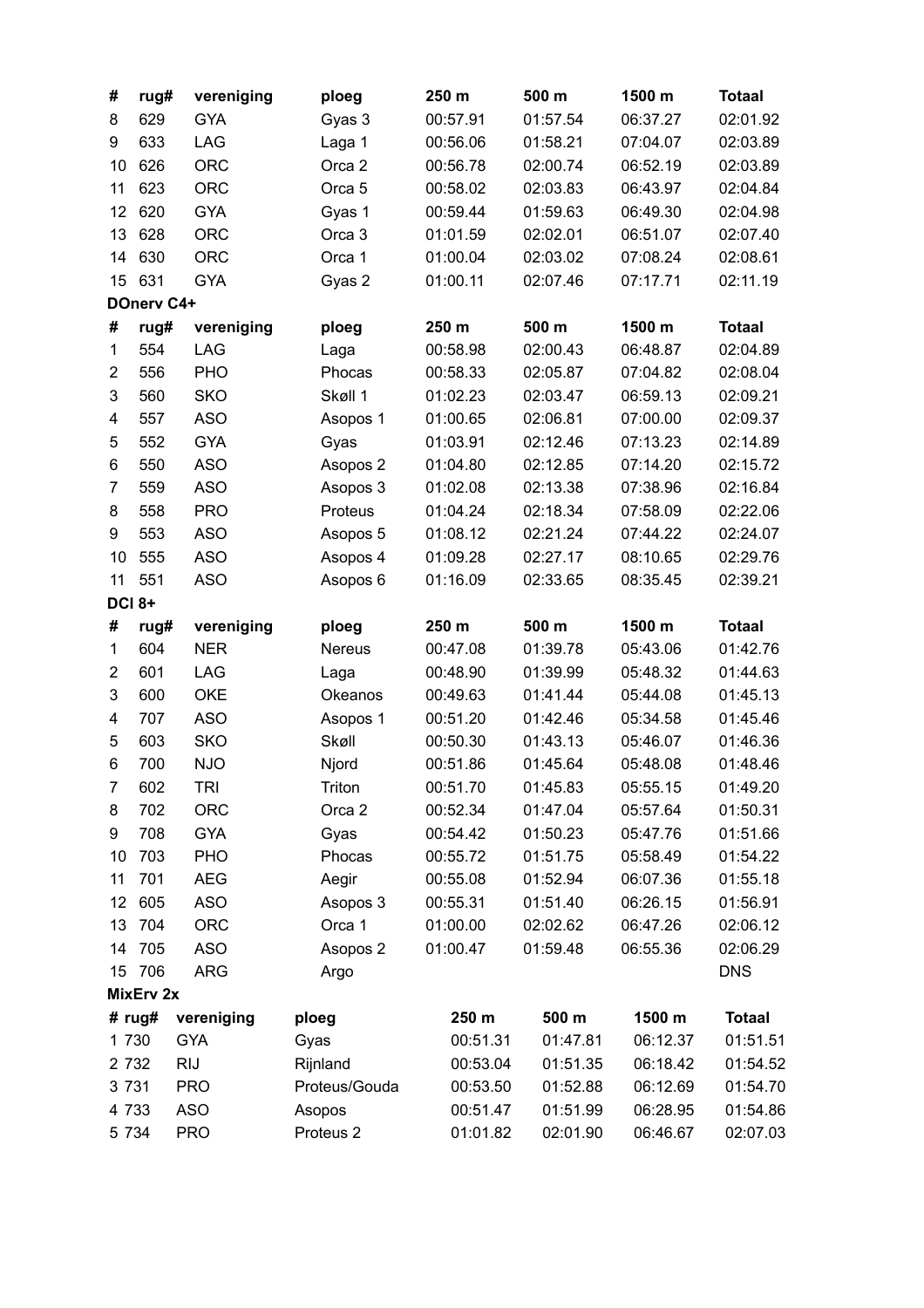|            | $D4+$ (Cat B) |            |                      |          |          |          |               |
|------------|---------------|------------|----------------------|----------|----------|----------|---------------|
| #          | rug#          | vereniging | ploeg                | 250 m    | 500 m    | 1500 m   | <b>Totaal</b> |
| 1          | 836           | PHO        | Phocas 1             | 00:57.39 | 02:02.16 | 06:38.03 | 02:03.20      |
| 2          | 839           | <b>THE</b> | Thêta 2              | 01:00.78 | 02:01.98 | 06:44.94 | 02:06.17      |
| 3          | 842           | <b>SKO</b> | Skøll                | 01:01.23 | 02:03.49 | 06:51.19 | 02:07.67      |
| 4          | 831           | <b>THE</b> | Thêta 1              | 01:01.48 | 02:04.25 | 06:58.25 | 02:08.87      |
| 5          | 834           | <b>PEL</b> | Pelargos 2           | 00:59.94 | 02:10.98 | 07:05.32 | 02:10.87      |
| 6          | 835           | <b>TRI</b> | Triton 1             | 01:05.72 | 02:07.06 | 06:50.53 | 02:11.78      |
| 7          | 830           | <b>ORC</b> | Orca                 | 01:02.09 | 02:09.27 | 07:10.78 | 02:12.34      |
| 8          | 843           | <b>GYA</b> | Gyas                 | 01:05.68 | 02:11.05 | 06:49.02 | 02:12.91      |
| 9          | 837           | <b>PEL</b> | Pelargos 1           | 01:03.74 | 02:12.41 | 07:21.81 | 02:15.72      |
| 10         | 832           | <b>PHO</b> | Phocas <sub>2</sub>  |          |          |          | <b>DNS</b>    |
| 11         | 833           | <b>ARG</b> | Argo 1               |          |          |          | <b>DNS</b>    |
| 12         | 838           | <b>ARG</b> | Argo 2               |          |          |          | <b>DNS</b>    |
| 13         | 840           | <b>ARG</b> | Argo 3               |          |          |          | <b>DNS</b>    |
|            | 14 841        | <b>TRI</b> | Triton 2             |          |          |          | <b>DNS</b>    |
|            | H4+ (Cat B)   |            |                      |          |          |          |               |
|            | # $rug#$      | vereniging | ploeg                | 250 m    | 500 m    | 1500 m   | <b>Totaal</b> |
| 1 500      |               | <b>ARG</b> | Argo 1               | 00:53.86 | 01:44.97 | 05:46.12 | 01:49.35      |
| 2 506      |               | <b>EUR</b> | Euros                | 00:50.85 | 01:48.38 | 05:58.81 | 01:49.89      |
| 3 508      |               | <b>PRO</b> | Proteus <sub>2</sub> | 00:53.77 | 01:50.04 | 06:12.76 | 01:53.94      |
| 4 503      |               | <b>PRO</b> | Proteus 1            | 00:53.93 | 01:51.86 | 06:12.49 | 01:54.62      |
| 5 507      |               | <b>SKO</b> | Skøll                | 00:55.68 | 01:48.68 | 06:11.63 | 01:54.63      |
| 6 509      |               | <b>SKO</b> | Skøll 3              | 00:54.89 | 01:53.90 | 06:15.32 | 01:56.26      |
| 7 501      |               | <b>LAG</b> | Laga                 | 00:51.98 | 01:58.65 | 06:24.00 | 01:56.87      |
| 8 502      |               | <b>ORC</b> | Orca 2               | 00:56.40 | 01:54.27 | 06:20.95 | 01:58.01      |
| 9 504      |               | <b>ARG</b> | Argo 2               | 00:57.06 | 01:53.63 | 06:23.32 | 01:58.50      |
| DErv B4+   |               |            |                      |          |          |          |               |
|            | # $rug#$      | vereniging | ploeg                | 250 m    | 500 m    | 1500 m   | <b>Totaal</b> |
| 1 540      |               | <b>ASO</b> | Asopos 2             | 01:00.48 | 02:09.80 | 07:18.62 | 02:12.32      |
| 2 542      |               | <b>ASO</b> | Asopos 1             | 01:03.81 | 02:11.01 | 07:01.38 | 02:13.03      |
| 3 5 4 1    |               | <b>NJO</b> | Njord 1              | 01:06.40 | 02:29.93 | 08:13.10 | 02:29.03      |
|            | Derv 2-       |            |                      |          |          |          |               |
|            | # $rug#$      | vereniging | ploeg                | 250 m    | 500 m    | 1500 m   | <b>Totaal</b> |
|            | 1 850         | <b>ASO</b> | Asopos 2             | 00:59.16 | 02:01.40 | 06:39.91 | 02:04.34      |
| 2 851      |               | <b>ASO</b> | Asopos 1             | 00:59.20 | 02:04.53 | 07:12.50 | 02:09.03      |
| D4*        |               |            |                      |          |          |          |               |
|            | # $rug#$      | vereniging | ploeg                | 250 m    | 500 m    | 1500 m   | <b>Totaal</b> |
| 1 821      |               | <b>LEY</b> | Leythe               | 00:57.14 | 01:55.70 | 06:21.40 | 01:59.03      |
| 2 8 2 0    |               | <b>DDS</b> | <b>DDS</b>           | 00:59.11 | 02:03.75 | 06:46.40 | 02:05.81      |
| DLente C4+ |               |            |                      |          |          |          |               |
|            | # $rug#$      | vereniging | ploeg                | 250 m    | 500 m    | 1500 m   | <b>Totaal</b> |
|            | 1 745         | <b>SKO</b> | Skøll 1              | 01:03.45 | 02:09.52 | 07:09.14 | 02:13.15      |
| 2 741      |               | <b>NJO</b> | Njord                | 01:02.39 | 02:07.87 | 07:21.21 | 02:13.24      |
| 3 7 4 3    |               | <b>ASO</b> | Asopos 1             | 01:06.99 | 02:17.85 | 07:49.16 | 02:22.73      |
| 4 744      |               | <b>PEL</b> | Pelargos 1           | 01:18.20 | 02:14.95 | 07:24.27 | 02:26.48      |
| 5 746      |               | <b>ASO</b> | Asopos 2             | 01:10.42 | 02:33.07 | 08:19.87 | 02:33.51      |